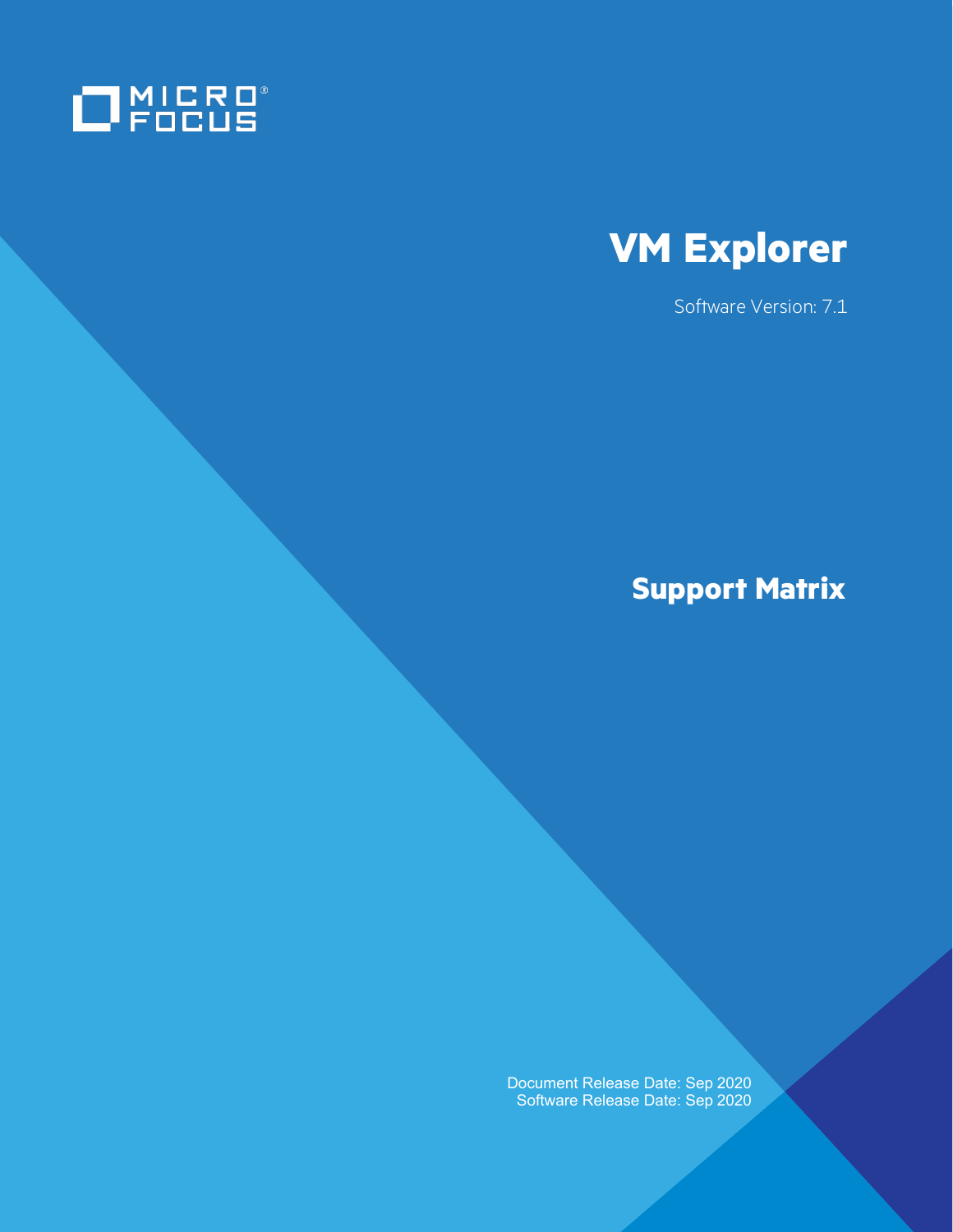### **Legal notices**

### **Warranty**

The only warranties for products and services of Micro Focus and its affiliates and licensors ("Micro Focus") are set forth in the express warranty statements accompanying such products and services. Nothing herein should be construed as constituting an additional warranty. Micro Focus shall not be liable for technical or editorial errors or omissions contained herein. The information contained herein is subject to change without notice.

### **Restricted rights legend**

Confidential computer software. Except as specifically indicated otherwise, a valid license from Micro Focus is required for possession, use or copying. Consistent with FAR 12.211 and 12.212, Commercial Computer Software, Computer Software Documentation, and Technical Data for Commercial Items are licensed to the U.S. Government under vendor's standard commercial license.

### **Copyright notice**

© Copyright 2009-2020 Micro Focus or one of its affiliates

#### **Trademark notices**

Adobe® and Acrobat® are trademarks of Adobe Systems Incorporated.

AMD, the AMD Arrow symbol and ATI are trademarks of Advanced Micro Devices, Inc.

Citrix® and XenDesktop® are registered trademarks of Citrix Systems, Inc. and/or one more of its subsidiaries, and may be registered in the United States Patent and Trademark Office and in other countries.

Google™ and Google Maps™ are trademarks of Google Inc.

Intel®, Itanium®, Pentium®, and Intel® Xeon® are trademarks of Intel Corporation in the U.S. and other countries.

iPad® and iPhone® are trademarks of Apple Inc.

Java is a registered trademark of Oracle and/or its affiliates.

Linux® is the registered trademark of Linus Torvalds in the U.S. and other countries.

Microsoft®, Windows®, Lync®, Windows NT®, Windows® XP, Windows Vista® and Windows Server® are either registered trademarks or trademarks of Microsoft Corporation in the United States and/or other countries.

NVIDIA® is a trademark and/or registered trademark of NVIDIA Corporation in the U.S. and other countries.

Oracle is a registered trademark of Oracle Corporation and/or its affiliates.

Red Hat® is a registered trademark of Red Hat, Inc. in the United States and other countries.

SAP® is the trademark or registered trademark of SAP SE in Germany and in several other countries.

UNIX® is a registered trademark of The Open Group.

### **Documentation updates**

The title page of this document contains the following identifying information:

- Software Version number, which indicates the software version.
- Document Release Date, which changes each time the document is updated.
- Software Release Date, which indicates the release date of this version of the software.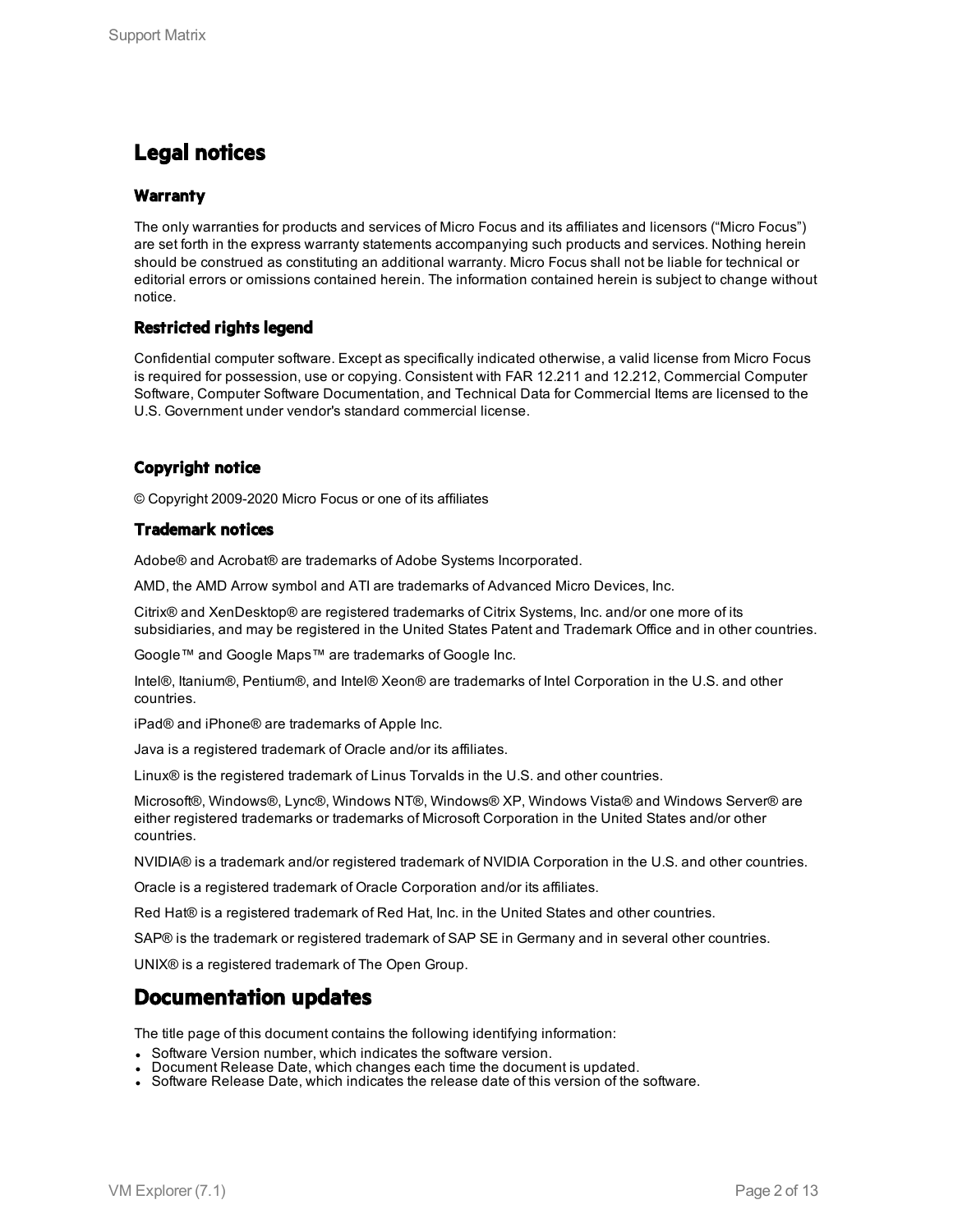To verify you are using the most recent edition of a document, go to [https://softwaresupport.softwaregrp.com/group/softwaresupport/search-result?doctype=manuals?keyword=.](https://softwaresupport.softwaregrp.com/group/softwaresupport/search-result?doctype=manuals?keyword=)

This site requires that you register for a Passport and sign in. To register for a Passport ID, go to <https://cf.passport.softwaregrp.com/hppcf/login.do>.

Or click the **Register** link at the top of the Software Support page.

You will also receive updated or new editions if you subscribe to the appropriate product support service. Contact your sales representative for details.

The title page of this document contains the following identifying information:

- Software Version number, which indicates the software version.
- Document Release Date, which changes each time the document is updated.
- <sup>l</sup> Software Release Date, which indicates the release date of this version of the software.

To verify you are using the most recent edition of a document, go to [https://softwaresupport.softwaregrp.com/group/softwaresupport/search-result?doctype=online](https://softwaresupport.softwaregrp.com/group/softwaresupport/search-result?doctype=online help) help.

This site requires that you register for a Passport and sign in. To register for a Passport ID, go to <https://cf.passport.softwaregrp.com/hppcf/login.do>.

You will also receive updated or new editions if you subscribe to the appropriate product support service. Contact your sales representative for details.

For information and details about the products, services, and support that offers, contact your Client Director.

### **Support**

Visit the Software Support Online web site at <https://softwaresupport.softwaregrp.com/>.

This web site provides contact information and details about the products, services, and support that offers.

online support provides customer self-solve capabilities. It provides a fast and efficient way to access interactive technical support tools needed to manage your business. As a valued support customer, you can benefit by using the support web site to:

- Search for knowledge documents of interest
- Submit and track support cases and enhancement requests
- Manage software licenses
- Download new versions of software or software patches
- Access product documentation
- Manage support contracts
- Look up support contacts
- Review information about available services
- Enter into discussions with other software customers
- Research and register for software training

Most of the support areas require you to register as a Passport user and sign in. Many also require a support contract.

To register for a Passport ID, go to [https://cf.passport.softwaregrp.com/hppcf/login.do.](https://cf.passport.softwaregrp.com/hppcf/login.do)

Visit the Software Support Online web site at <https://softwaresupport.softwaregrp.com/>.

This web site provides contact information and details about the products, services, and support that offers.

online support provides customer self-solve capabilities. It provides a fast and efficient way to access interactive technical support tools needed to manage your business. As a valued support customer, you can benefit by using the support web site to:

- Search for knowledge documents of interest
- Submit and track support cases and enhancement requests
- Manage software licenses
- Download software
- Access product documentation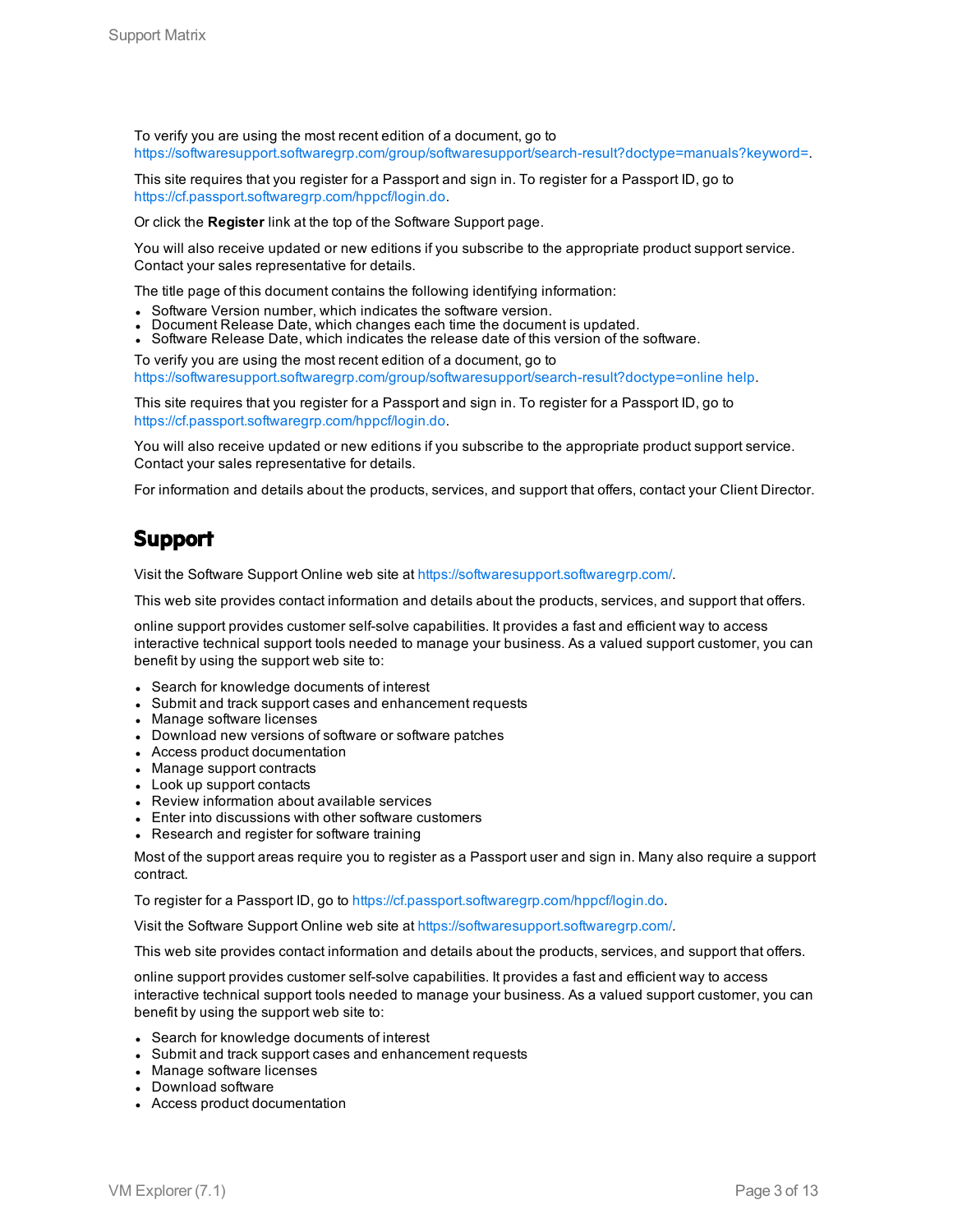- Manage support contracts
- Look up support contacts
- Review information about available services
- Enter into discussions with other software customers
- Research and register for software training

Most of the support areas require you to register as a Passport user and sign in. Many also require a support contract.

To register for a Passport ID, go to <https://softwaresupport.softwaregrp.com/>.

To check for recent updates or to verify that you are using the most recent edition of a document, contact your Client Director.

## **VM Explorer Requirements**

This section provides information about the software and hardware prerequisites for installing and running VM Explorer.

## **Software prerequisites**

The following categories of software prerequisites are required for the computer or Virtual Machine where you want to run VM Explorer:

|                             | <b>Software Prerequisites</b> |            |            |            | <b>VM Explorer</b> |            |           |            |
|-----------------------------|-------------------------------|------------|------------|------------|--------------------|------------|-----------|------------|
|                             |                               | 6.3        | 6.4        | 6.5        | 6.6                | 6.7        | 7.0       | 7.1        |
|                             | Mozilla Firefox               | $\sqrt{}$  | $\sqrt{}$  | $\sqrt{}$  | $\sqrt{}$          | $\sqrt{ }$ | $\sqrt{}$ | $\sqrt{ }$ |
|                             | Google Chrome                 | $\sqrt{2}$ | $\sqrt{2}$ | $\sqrt{}$  | $\sqrt{ }$         | $\sqrt{}$  | $\sqrt{}$ | $\sqrt{ }$ |
|                             | Microsoft Edge                | $\sqrt{}$  | $\sqrt{2}$ | $\sqrt{2}$ | $\sqrt{ }$         | $\sqrt{ }$ | $\sqrt{}$ | $\sqrt{2}$ |
| <b>Browsers</b>             | Opera                         | $\sqrt{2}$ | $\sqrt{2}$ | $\sqrt{ }$ | $\sqrt{2}$         | $\sqrt{ }$ | $\sqrt{}$ | $\sqrt{ }$ |
|                             | Internet Explorer 11          | $\sqrt{2}$ | $\sqrt{2}$ | $\sqrt{2}$ | $\sqrt{}$          | $\sqrt{}$  | $\sqrt{}$ | $\sqrt{ }$ |
|                             | Internet Explorer 10          |            |            |            |                    |            |           |            |
|                             | Internet Explorer 9           |            |            |            |                    |            |           |            |
|                             | Internet Explorer 8           |            |            |            |                    |            |           |            |
|                             | Windows Server 2016           | $\sqrt{}$  | $\sqrt{2}$ | $\sqrt{2}$ | $\sqrt{}$          | $\sqrt{ }$ | $\sqrt{}$ | $\sqrt{ }$ |
|                             | Windows Server 2012 R2        | $\sqrt{}$  | $\sqrt{2}$ | $\sqrt{ }$ | $\sqrt{2}$         | $\sqrt{ }$ | $\sqrt{}$ | $\sqrt{ }$ |
| <b>Windows</b><br>operating | Windows Server 2012           | $\sqrt{2}$ | $\sqrt{2}$ | $\sqrt{ }$ | $\sqrt{}$          | $\sqrt{}$  | $\sqrt{}$ | $\sqrt{ }$ |
| system                      | Windows Server 2008 R2        | $\sqrt{}$  | $\sqrt{}$  | $\sqrt{}$  | $\sqrt{}$          | $\sqrt{}$  | $\sqrt{}$ | $\sqrt{}$  |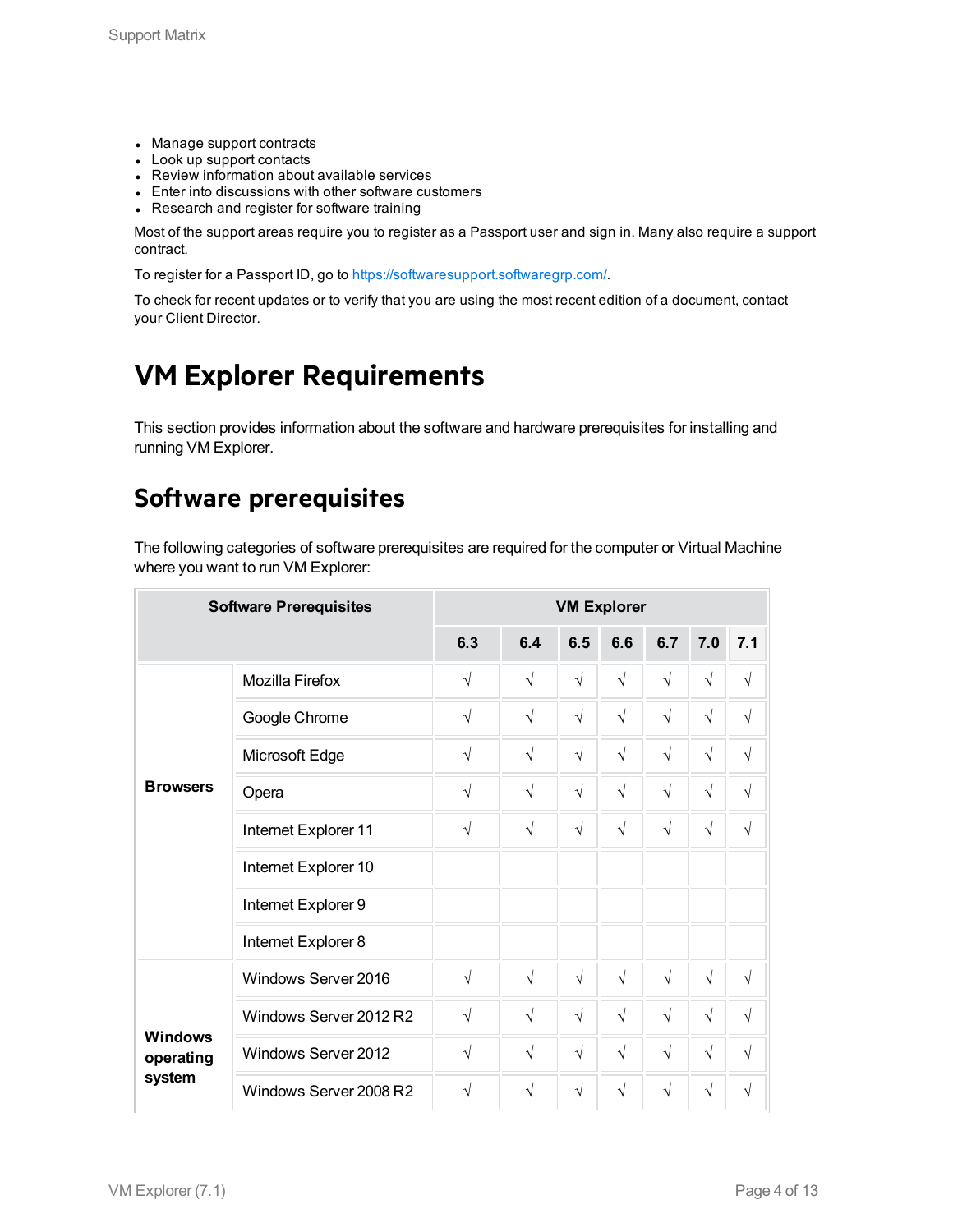| <b>Software Prerequisites</b> |                                                   | <b>VM Explorer</b> |               |               |            |                       |            |  |  |  |  |
|-------------------------------|---------------------------------------------------|--------------------|---------------|---------------|------------|-----------------------|------------|--|--|--|--|
|                               |                                                   | 6.3                | 6.4           |               |            | $6.5$ 6.6 6.7 7.0 7.1 |            |  |  |  |  |
| .NET                          | 4.6.2 or later                                    |                    | $\mathcal{N}$ | $\mathcal{N}$ | $\sqrt{ }$ | $\sqrt{ }$            | $\sqrt{ }$ |  |  |  |  |
|                               | <b>Framework</b> $\vert$ 4.0 or later (not 4.6.2) |                    |               |               |            |                       |            |  |  |  |  |

## **Hardware prerequisites**

In order to install and run VM Explorer 7.1, your local computer needs to meet the following hardware requirements:

- CPU 2 GHz x64 or higher
- $-8$  GB RAM
- 1 GB free disk space for installation
- 100 MB/s or higher network connection

## **Hypervisors**

You need one of the following hypervisors in order to create and perform operations with Virtual Machines using VM Explorer (all hypervisors function as storage target environments as well):

| <b>Hypervisors</b> |                     |            | <b>VM Explorer</b> |            |            |            |            |            |
|--------------------|---------------------|------------|--------------------|------------|------------|------------|------------|------------|
|                    |                     | 6.3        | 6.4                | 6.5        | 6.6        | 6.7        | 7.0        | 7.1        |
|                    | VMware ESXi 7.0     |            |                    |            |            |            |            | $\sqrt{ }$ |
|                    | VMware ESXi 6.7     |            |                    |            |            |            |            | V          |
|                    | VMware ESXi 6.5     | $\sqrt{ }$ | $\sqrt{}$          | $\sqrt{ }$ | $\sqrt{ }$ | $\sqrt{ }$ | $\sqrt{}$  | V          |
|                    | VMware ESXi 6.0     | $\sqrt{ }$ | $\sqrt{ }$         | $\sqrt{ }$ | $\sqrt{ }$ | $\sqrt{ }$ | $\sqrt{ }$ | $\sqrt{}$  |
|                    | VMware ESXi 5.5     | $\sqrt{ }$ | $\sqrt{}$          | $\sqrt{ }$ | $\sqrt{ }$ | $\sqrt{ }$ | $\sqrt{}$  | V          |
| <b>ESX/ESXi</b>    | VMware ESXi 5.1     | $\sqrt{ }$ | $\sqrt{ }$         | $\sqrt{ }$ | $\sqrt{ }$ |            |            |            |
|                    | VMware ESXi 5.0     | $\sqrt{}$  | $\sqrt{ }$         | $\sqrt{ }$ | $\sqrt{ }$ |            |            |            |
|                    | VMware ESX/ESXi 4.1 | $\sqrt{ }$ | $\sqrt{}$          | $\sqrt{ }$ | $\sqrt{ }$ |            |            |            |
|                    | VMware ESX/ESXi 4.0 | $\sqrt{ }$ | $\sqrt{}$          | $\sqrt{ }$ | $\sqrt{ }$ |            |            |            |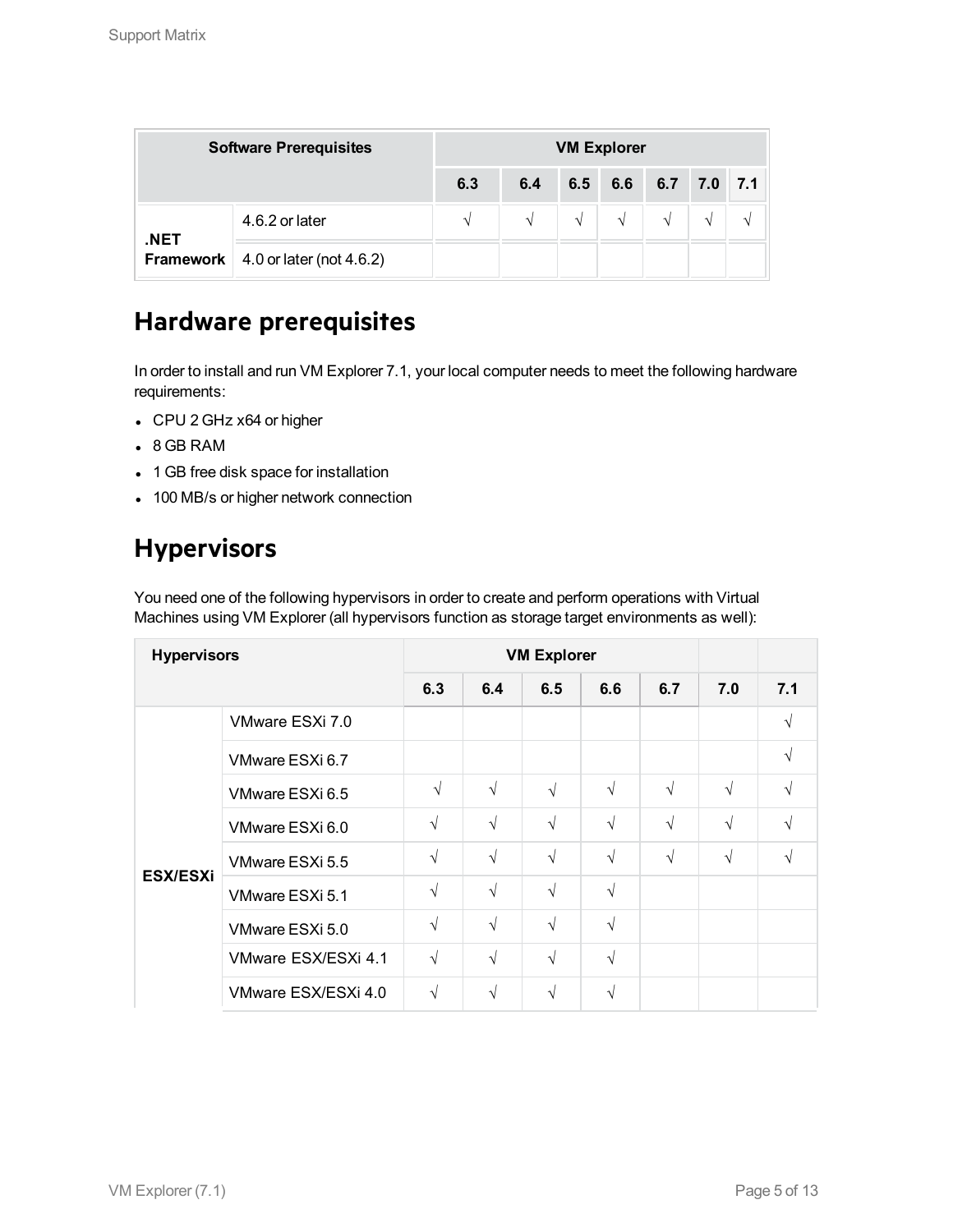| <b>Hypervisors</b> |                                 |            |            | <b>VM Explorer</b> |            |            |            |            |
|--------------------|---------------------------------|------------|------------|--------------------|------------|------------|------------|------------|
|                    |                                 | 6.3        | 6.4        | 6.5                | 6.6        | 6.7        | 7.0        | 7.1        |
|                    | 7.0                             |            |            |                    |            |            |            | $\sqrt{}$  |
|                    | 6.7                             |            |            |                    |            |            |            | $\sqrt{}$  |
|                    | 6.5                             | $\sqrt{ }$ | $\sqrt{ }$ | $\sqrt{ }$         | $\sqrt{ }$ | $\sqrt{ }$ | $\sqrt{ }$ | $\sqrt{}$  |
| vCenter            | 6.0                             | $\sqrt{ }$ | $\sqrt{ }$ | $\sqrt{ }$         | $\sqrt{ }$ | $\sqrt{ }$ | $\sqrt{ }$ | $\sqrt{}$  |
|                    | 5.5                             | $\sqrt{ }$ | $\sqrt{ }$ | $\sqrt{}$          | $\sqrt{ }$ | $\sqrt{}$  | $\sqrt{ }$ | $\sqrt{2}$ |
|                    | 5.1                             | $\sqrt{ }$ | $\sqrt{}$  | $\sqrt{}$          | $\sqrt{ }$ |            |            |            |
|                    | $5.0$                           | $\sqrt{ }$ | $\sqrt{ }$ | $\sqrt{ }$         | $\sqrt{ }$ |            |            |            |
|                    | Hyper-V Server 2019             | $\sqrt{ }$ | $\sqrt{}$  | $\sqrt{}$          | $\sqrt{ }$ | $\sqrt{ }$ | $\sqrt{ }$ | $\sqrt{}$  |
| <b>Microsoft</b>   | Hyper-V Server 2016             | $\sqrt{ }$ | $\sqrt{ }$ | $\sqrt{ }$         | $\sqrt{ }$ | $\sqrt{ }$ | $\sqrt{ }$ | $\sqrt{}$  |
| Hyper-V            | Hyper-V Server 2012 R2          | $\sqrt{}$  | $\sqrt{}$  | $\sqrt{}$          | $\sqrt{ }$ | $\sqrt{ }$ | $\sqrt{ }$ | $\sqrt{}$  |
|                    | Hyper-V Server 2012             | $\sqrt{ }$ | $\sqrt{ }$ | $\sqrt{ }$         | $\sqrt{2}$ | $\sqrt{}$  | $\sqrt{ }$ | $\sqrt{}$  |
|                    | Hyper-V Server 2008 R2<br>(SP1) | $\sqrt{ }$ | $\sqrt{ }$ | $\sqrt{2}$         | $\sqrt{ }$ | $\sqrt{}$  | $\sqrt{}$  |            |

#### **NOTE:**

All Hyper-V versions require .NET Framework 4.6.2.

The support of Hyper-V 2019 is available only with the 7.1.3 patch.

The free editions of ESXi are supported only if it is versions 6.0 or 6.5. For all other versions, atleast an essential ESXi license is required.

The support of ESXi and vCenter 6.7u3 and 7.0 is available only with the 7.1.3 patch.

## **Storage target environments**

You can perform backups and restores with VM Explorer using the following storage targets: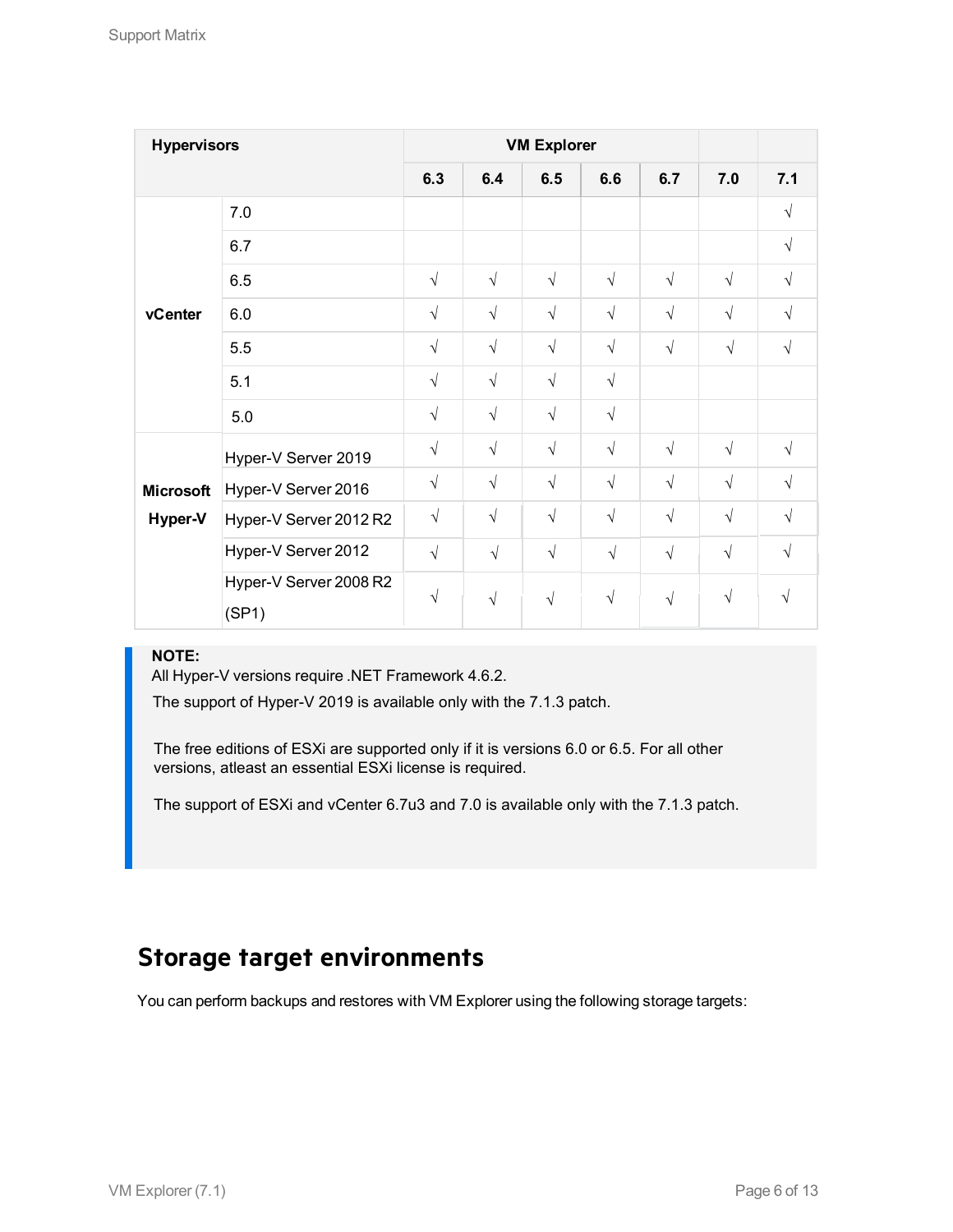|                                        |                                                                                                                                               |                |            |            |           | <b>VM Explorer</b> |            |            |            |
|----------------------------------------|-----------------------------------------------------------------------------------------------------------------------------------------------|----------------|------------|------------|-----------|--------------------|------------|------------|------------|
| <b>Storage Targets</b>                 |                                                                                                                                               |                | 6.3        | 6.4        | 6.5       | 6.6                | 6.7        | 7.0        | 7.1        |
|                                        |                                                                                                                                               | 6.1            |            |            |           |                    | $\sqrt{}$  | $\sqrt{}$  | $\sqrt{}$  |
|                                        | OpenBSD                                                                                                                                       | 6.0.x          |            | $\sqrt{ }$ | $\sqrt{}$ | $\sqrt{}$          | $\sqrt{}$  | $\sqrt{}$  | $\sqrt{}$  |
|                                        | FreeBSD                                                                                                                                       | 11.x           |            | $\sqrt{ }$ | $\sqrt{}$ | $\sqrt{}$          | $\sqrt{}$  | $\sqrt{}$  | $\sqrt{}$  |
| Linux (server<br>operating<br>system*) | Ubuntu                                                                                                                                        | 16.04.x,<br>17 | $\sqrt{}$  | $\sqrt{}$  | $\sqrt{}$ | $\sqrt{ }$         | $\sqrt{ }$ | $\sqrt{ }$ | $\sqrt{}$  |
|                                        | CentOS                                                                                                                                        | 7.x            | $\sqrt{}$  | $\sqrt{ }$ | $\sqrt{}$ | $\sqrt{ }$         | $\sqrt{}$  | $\sqrt{ }$ | $\sqrt{}$  |
|                                        | openSUSE                                                                                                                                      | 42.2.x         | $\sqrt{}$  | $\sqrt{ }$ | $\sqrt{}$ | $\sqrt{ }$         | $\sqrt{}$  | $\sqrt{}$  | $\sqrt{}$  |
|                                        | Debian                                                                                                                                        | 8.x, 9         | $\sqrt{}$  | $\sqrt{ }$ | $\sqrt{}$ | $\sqrt{ }$         | $\sqrt{}$  | $\sqrt{}$  | $\sqrt{}$  |
|                                        | Fedora                                                                                                                                        | 25.x, 26       | $\sqrt{ }$ | $\sqrt{ }$ | $\sqrt{}$ | $\sqrt{ }$         | $\sqrt{}$  | $\sqrt{}$  | $\sqrt{}$  |
|                                        | HPE StoreEver 1 / 8 G2<br><b>Tape Autoloader</b>                                                                                              |                | $\sqrt{}$  | $\sqrt{ }$ | $\sqrt{}$ | $\sqrt{}$          | $\sqrt{}$  | $\sqrt{ }$ | $\sqrt{}$  |
|                                        | HPE StoreEver MSL2024                                                                                                                         |                | $\sqrt{}$  | $\sqrt{}$  | $\sqrt{}$ | $\sqrt{}$          | $\sqrt{}$  | $\sqrt{}$  | $\sqrt{}$  |
| <b>Tape</b><br>libraries** /           | HPE StoreEver MSL4048                                                                                                                         |                | $\sqrt{}$  | $\sqrt{}$  | $\sqrt{}$ | $\sqrt{}$          | $\sqrt{}$  | $\sqrt{}$  | $\sqrt{}$  |
| autoloaders                            | HPE StoreEver MSL6480                                                                                                                         |                | $\sqrt{}$  | $\sqrt{}$  | $\sqrt{}$ | $\sqrt{}$          | $\sqrt{}$  | $\sqrt{}$  | $\sqrt{}$  |
|                                        | HPE StoreEver MSL8096                                                                                                                         |                | $\sqrt{}$  | $\sqrt{}$  | $\sqrt{}$ | $\sqrt{}$          | $\sqrt{}$  | $\sqrt{}$  | $\sqrt{}$  |
|                                        | <b>HPE StoreOnce VTL</b>                                                                                                                      |                | $\sqrt{}$  | $\sqrt{ }$ | $\sqrt{}$ | $\sqrt{}$          | $\sqrt{}$  | $\sqrt{}$  | $\sqrt{}$  |
|                                        | Dell PowerVault 124T                                                                                                                          |                | $\sqrt{}$  | $\sqrt{ }$ | $\sqrt{}$ | $\sqrt{}$          | $\sqrt{}$  | $\sqrt{}$  | $\sqrt{}$  |
| <b>Storage</b>                         | HPE 3PAR StoreServ, OS<br>Version 3.1.3                                                                                                       |                |            |            |           |                    | $\sqrt{ }$ | $\sqrt{ }$ | $\sqrt{ }$ |
| systems                                | HPE 3PAR StoreServ, OS<br>Version 3.3.1                                                                                                       |                |            |            |           |                    |            |            | $\sqrt{}$  |
|                                        | EMC ScaleIO 1.32                                                                                                                              |                | $\sqrt{}$  | $\sqrt{}$  | $\sqrt{}$ | $\sqrt{}$          | $\sqrt{}$  | $\sqrt{}$  | $\sqrt{}$  |
|                                        | HPE StoreVirtual VSA 12.6                                                                                                                     |                |            | $\sqrt{}$  | $\sqrt{}$ | $\sqrt{ }$         | $\sqrt{}$  | $\sqrt{}$  | $\sqrt{}$  |
| Deduplicating<br>storage               | <b>HPE StoreOnce Catalyst</b><br>(firmware version: 3.16 or<br>later). Both Ethernet and<br>Fibre Channel (FC)<br>connectivity are supported. |                |            |            | $\sqrt{}$ | $\sqrt{ }$         | $\sqrt{}$  | $\sqrt{}$  | $\sqrt{}$  |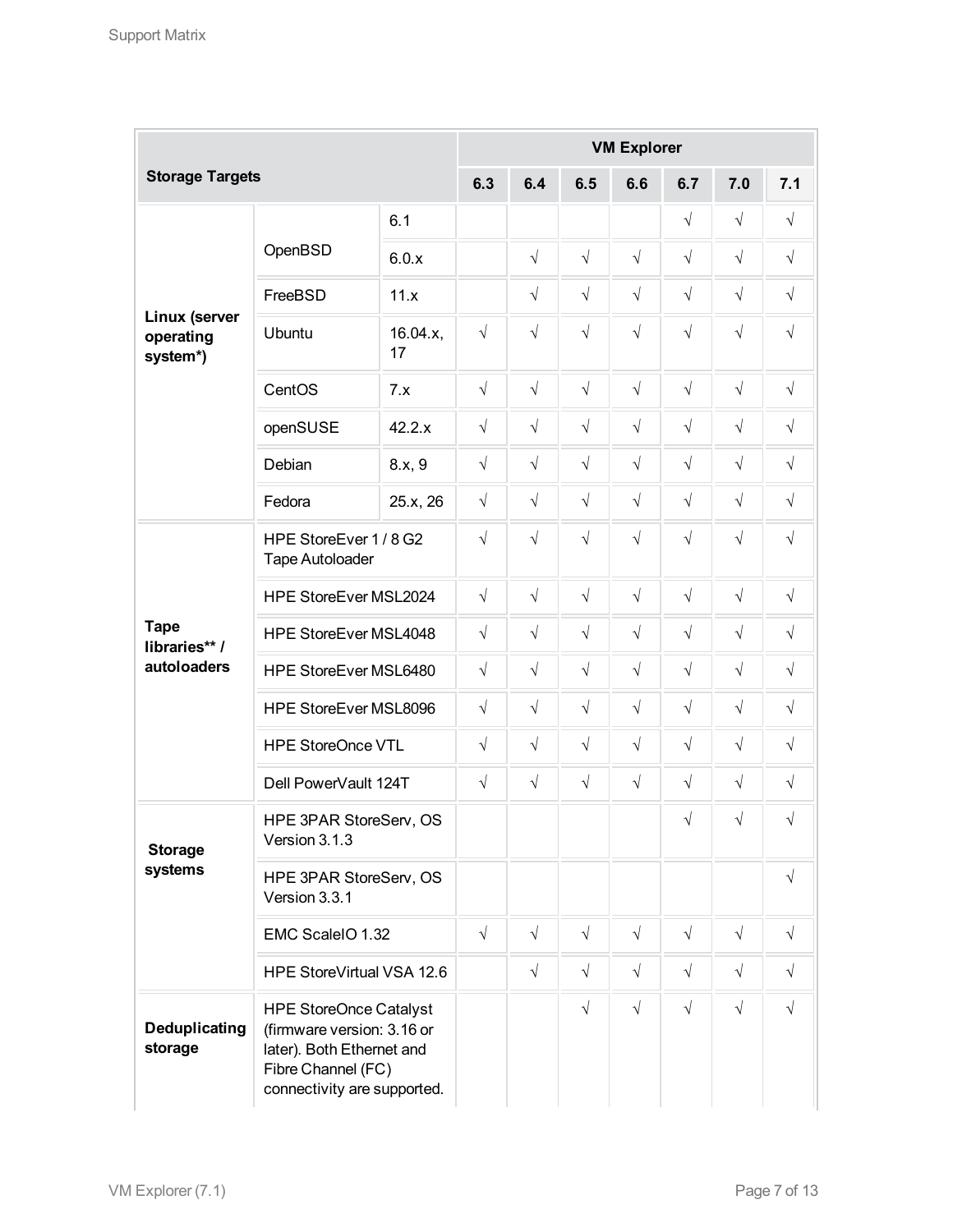| <b>Storage Targets</b>  |                 | <b>VM Explorer</b> |            |            |            |            |            |     |  |  |  |
|-------------------------|-----------------|--------------------|------------|------------|------------|------------|------------|-----|--|--|--|
|                         |                 | 6.3                | 6.4        | 6.5        | 6.6        | 6.7        | 7.0        | 7.1 |  |  |  |
|                         | Amazon S3       | $\sqrt{ }$         | $\sqrt{ }$ | $\sqrt{ }$ | $\sqrt{ }$ | $\sqrt{ }$ | $\sqrt{ }$ | V   |  |  |  |
|                         | S3 Compatible   | $\sqrt{}$          | $\sqrt{ }$ | $\sqrt{ }$ | $\sqrt{ }$ | $\sqrt{ }$ | $\sqrt{ }$ | V   |  |  |  |
| <b>Cloud</b><br>storage | OpenStack       | V                  | $\sqrt{ }$ | $\sqrt{ }$ | $\sqrt{ }$ | $\sqrt{}$  | $\sqrt{ }$ | V   |  |  |  |
| Rackspace               |                 | $\sqrt{}$          | $\sqrt{ }$ | $\sqrt{ }$ | $\sqrt{ }$ | $\sqrt{ }$ | $\sqrt{ }$ | V   |  |  |  |
|                         | Microsoft Azure | $\sqrt{}$          | $\sqrt{ }$ | $\sqrt{ }$ | $\sqrt{ }$ | V          | $\sqrt{ }$ | N   |  |  |  |

**NOTE:** \*Even though not officially supported, VM Explorer may work with more Linux versions than listed here.

\*\* VM Explorer requires barcodes on every tape (which means, no support for standalone tape drives, or libraries without labeled media). VM Explorer does not currently work with mixed media partitions. VM Explorer does not support WORM media. VM Explorer does not currently support Cleaning tapes.

## **Supported granularity**

You can perform granular backup and restore operations with VM Explorer using the following software infrastructure:

| <b>Supported Granularity</b>                         |                             | <b>VM Explorer</b> |               |     |          |               |               |  |  |  |  |
|------------------------------------------------------|-----------------------------|--------------------|---------------|-----|----------|---------------|---------------|--|--|--|--|
|                                                      | 6.3                         | 6.4                | 6.5           | 6.6 | 6.7      | 7.0           | 7.1           |  |  |  |  |
|                                                      | <b>MES 2016 CU5</b>         |                    |               |     | $\gamma$ | $\mathcal{N}$ | V             |  |  |  |  |
| <b>Microsoft</b><br><b>Exchange</b><br><b>Server</b> | MES 2016 CU4 and<br>earlier | $\sqrt{ }$         | V             | V   | N        | V             | V             |  |  |  |  |
|                                                      | <b>MES 2013</b>             | $\mathcal{N}$      | $\mathcal{N}$ | V   | N        | $\mathcal{N}$ | $\mathcal{N}$ |  |  |  |  |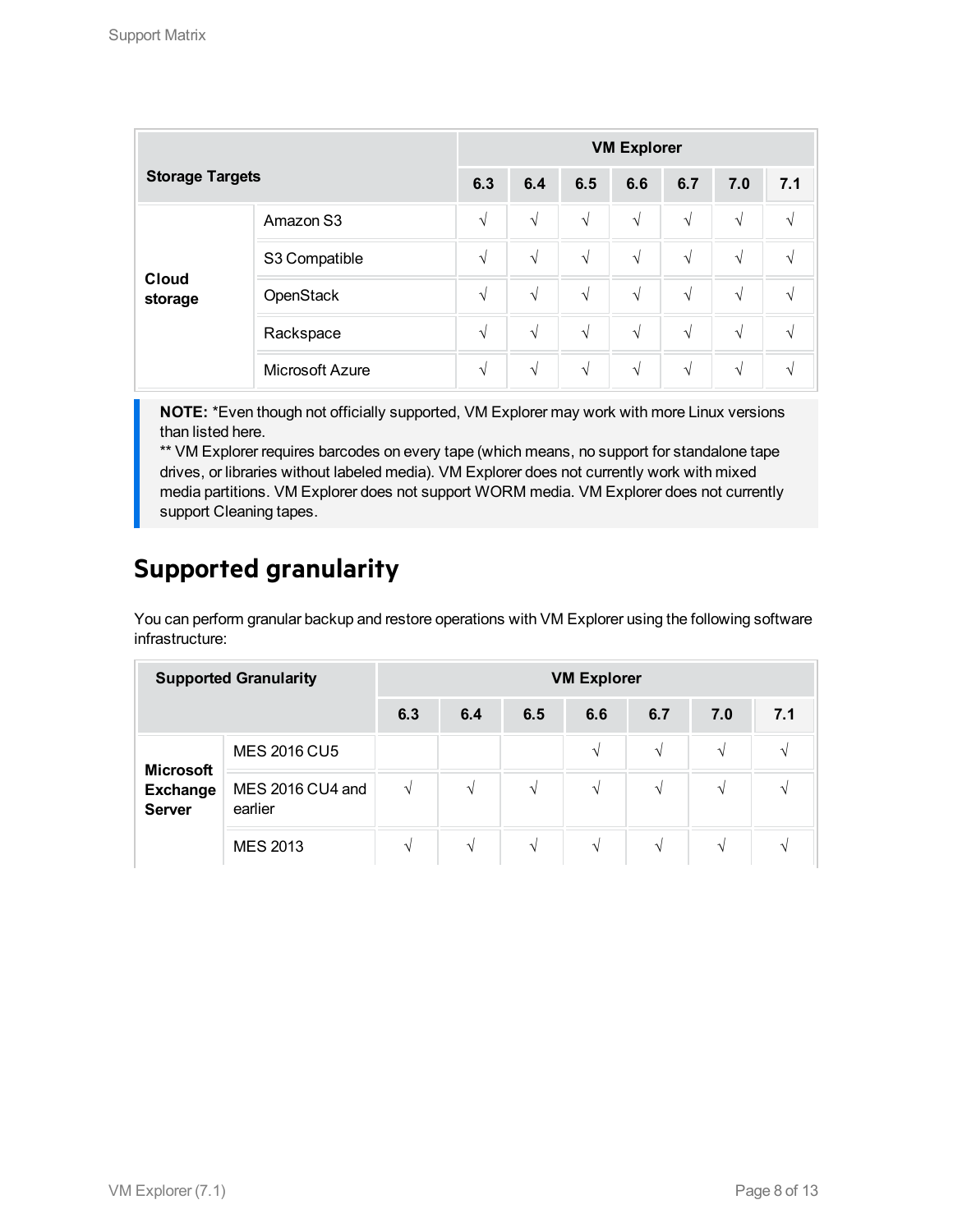| <b>Supported Granularity</b>  |              |                |            |            |            | <b>VM Explorer</b> |            |            |            |
|-------------------------------|--------------|----------------|------------|------------|------------|--------------------|------------|------------|------------|
|                               |              |                | 6.3        | 6.4        | 6.5        | 6.6                | 6.7        | 7.0        | 7.1        |
|                               | <b>NTFS</b>  |                | $\sqrt{ }$ | $\sqrt{ }$ | $\sqrt{ }$ | $\sqrt{}$          | $\sqrt{ }$ | $\sqrt{}$  | $\sqrt{ }$ |
|                               | <b>FAT32</b> |                | $\sqrt{ }$ | $\sqrt{ }$ | $\sqrt{ }$ | $\sqrt{ }$         | $\sqrt{ }$ | $\sqrt{}$  | $\sqrt{ }$ |
|                               | <b>LVM</b>   |                | $\sqrt{ }$ | $\sqrt{ }$ | $\sqrt{ }$ | $\sqrt{ }$         | $\sqrt{ }$ | $\sqrt{2}$ | $\sqrt{}$  |
| <b>Granular</b><br>file level |              | $\overline{2}$ | $\sqrt{ }$ | $\sqrt{ }$ | $\sqrt{ }$ | $\sqrt{ }$         | $\sqrt{ }$ | $\sqrt{2}$ | $\sqrt{ }$ |
| restore<br>file               | <b>EXT</b>   | 3              | $\sqrt{ }$ | $\sqrt{ }$ | $\sqrt{ }$ | $\sqrt{ }$         | $\sqrt{ }$ | $\sqrt{ }$ | $\sqrt{ }$ |
| systems                       |              | 4 (32 bit)     | $\sqrt{ }$ | $\sqrt{ }$ | $\sqrt{ }$ | $\sqrt{ }$         | $\sqrt{ }$ | $\sqrt{ }$ | V          |
|                               |              | 4 (64 bit)     | $\sqrt{ }$ | $\sqrt{}$  | $\sqrt{ }$ | $\sqrt{ }$         | $\sqrt{ }$ | $\sqrt{2}$ | V          |
|                               | <b>XFS</b>   |                |            | $\sqrt{ }$ | $\sqrt{ }$ | $\sqrt{ }$         | $\sqrt{ }$ | $\sqrt{2}$ | V          |

**NOTE:** Granular recovery from cloud backups requires the Enterprise Edition of VM Explorer.

## **Licensing model**

The following licensing models apply to VM Explorer:

| <b>Requirements</b> | <b>VM Explorer</b>                     |                 |               |               |          |  |     |  |  |  |
|---------------------|----------------------------------------|-----------------|---------------|---------------|----------|--|-----|--|--|--|
|                     | 7.0<br>6.7<br>6.3<br>6.4<br>6.5<br>6.6 |                 |               |               |          |  | 7.1 |  |  |  |
|                     | Legacy license                         |                 | $\mathcal{N}$ | $\mathcal{N}$ | $\Delta$ |  |     |  |  |  |
| Licensing           |                                        | $\triangleleft$ | $\sim$        | $\Delta$      |          |  |     |  |  |  |

## **Languages**

VM Explorer is available to you with the User Interface translated into the following languages:

| Language | <b>VM Explorer</b> |               |               |               |               |               |                          |  |  |  |  |
|----------|--------------------|---------------|---------------|---------------|---------------|---------------|--------------------------|--|--|--|--|
|          | 6.3                | 6.4           | 6.5           | 6.6           | 6.7           | 7.0           | 7.1                      |  |  |  |  |
| English  | $\mathbf{v}$       | $\mathcal{N}$ | $\Delta$      | $\mathcal{N}$ | $\mathcal{N}$ | $\mathcal{N}$ |                          |  |  |  |  |
| French   | $\mathcal{N}$      | $\sqrt{ }$    | $\sim$        | $\mathcal{N}$ | $\sim$        | $\mathcal{N}$ | $\overline{\phantom{a}}$ |  |  |  |  |
| German   | $\mathcal{N}$      | $\mathcal{N}$ | $\mathcal{N}$ | $\mathcal{N}$ | $\mathcal{N}$ | $\mathcal{N}$ | $\overline{\phantom{a}}$ |  |  |  |  |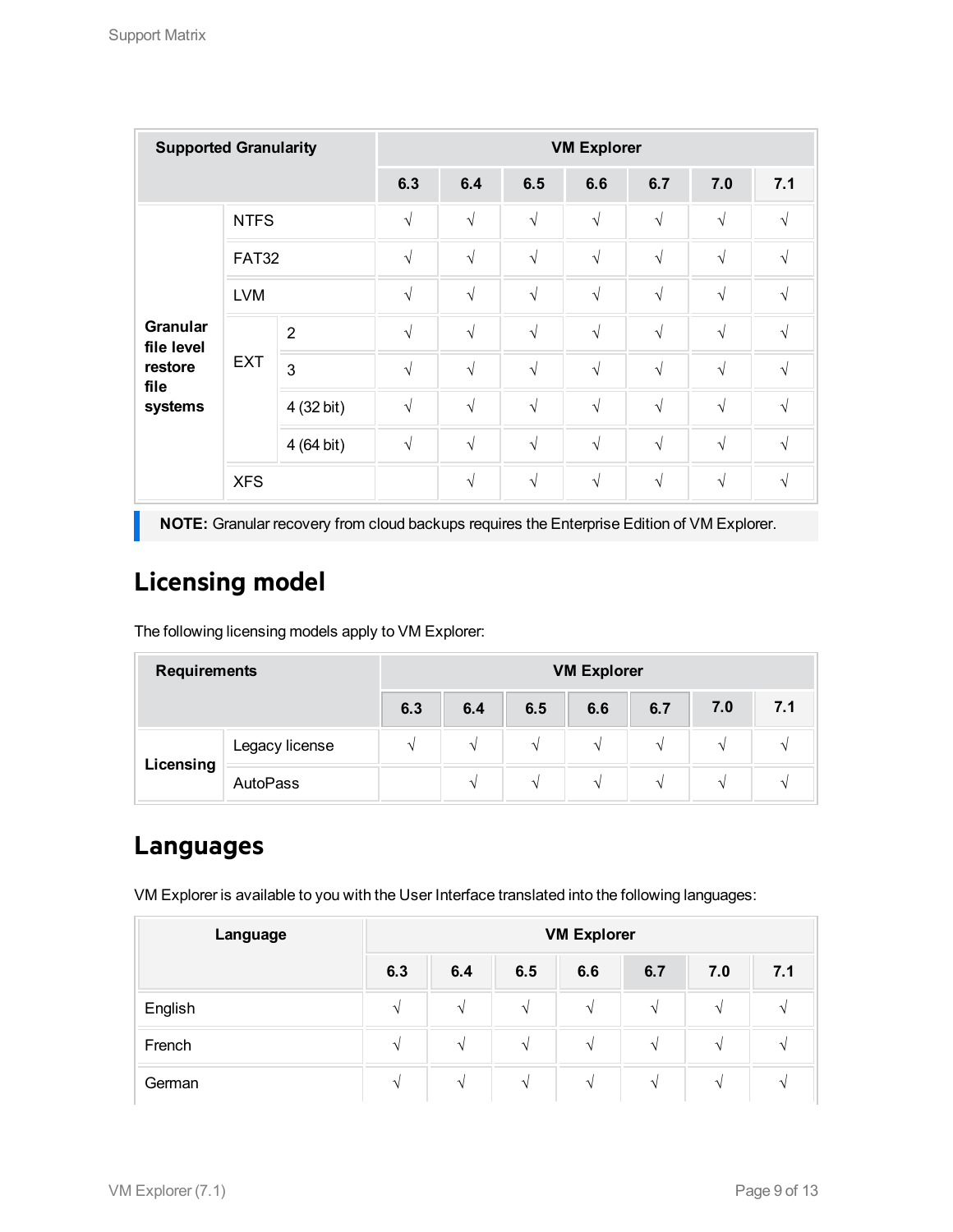| Language             | <b>VM Explorer</b> |            |               |            |            |            |     |  |  |  |  |
|----------------------|--------------------|------------|---------------|------------|------------|------------|-----|--|--|--|--|
|                      | 6.3                | 6.4        | 6.5           | 6.6        | 6.7        | 7.0        | 7.1 |  |  |  |  |
| Italian              | $\sqrt{}$          | $\sqrt{ }$ | $\sqrt{ }$    | $\sqrt{ }$ | $\sqrt{ }$ | $\sqrt{ }$ |     |  |  |  |  |
| Spanish              | $\sqrt{ }$         | $\sqrt{ }$ | $\sqrt{ }$    | $\sqrt{ }$ | $\sqrt{ }$ | $\sqrt{ }$ |     |  |  |  |  |
| Japanese             | $\sqrt{}$          | $\sqrt{ }$ | $\sqrt{ }$    | $\sqrt{ }$ | $\sqrt{ }$ | $\sqrt{ }$ |     |  |  |  |  |
| Russian              | $\sqrt{ }$         | $\sqrt{ }$ | N             | $\sqrt{ }$ | $\sqrt{ }$ | V          |     |  |  |  |  |
| Chinese-simplified   | $\sqrt{ }$         | $\sqrt{ }$ | $\sqrt{ }$    | $\sqrt{ }$ | $\sqrt{ }$ | $\sqrt{ }$ |     |  |  |  |  |
| Portuguese-Brazilian | $\sqrt{}$          | $\sqrt{ }$ | $\mathcal{N}$ | $\sqrt{ }$ | $\sqrt{ }$ | $\sqrt{}$  |     |  |  |  |  |

## **Browser prerequisites**

You need to have one of these browsers installed on your system to download and run VM Explorer:

- Mozilla Firefox
- Google Chrome
- Microsoft Edge
- Opera
- Internet Explorer 11

## **Operating System and .NET version prerequisites**

VM Explorer has been designed to work with the following operating systems:

- Windows Server 2019 l
- Windows Server 2016
- Windows Server 2012 R2
- Windows Server 2012
- Windows Server 2008 R2

The required Microsoft .NET Framework version is 4.6.2.

### **Supported ESXi versions**

VM Explorer supports the following versions of ESXi:

- VMware ESXi 7.0
- VMware ESXi 6.7
- VMware ESXi 6.5
- VMware ESXi 6.0
- VMware ESXi 5.5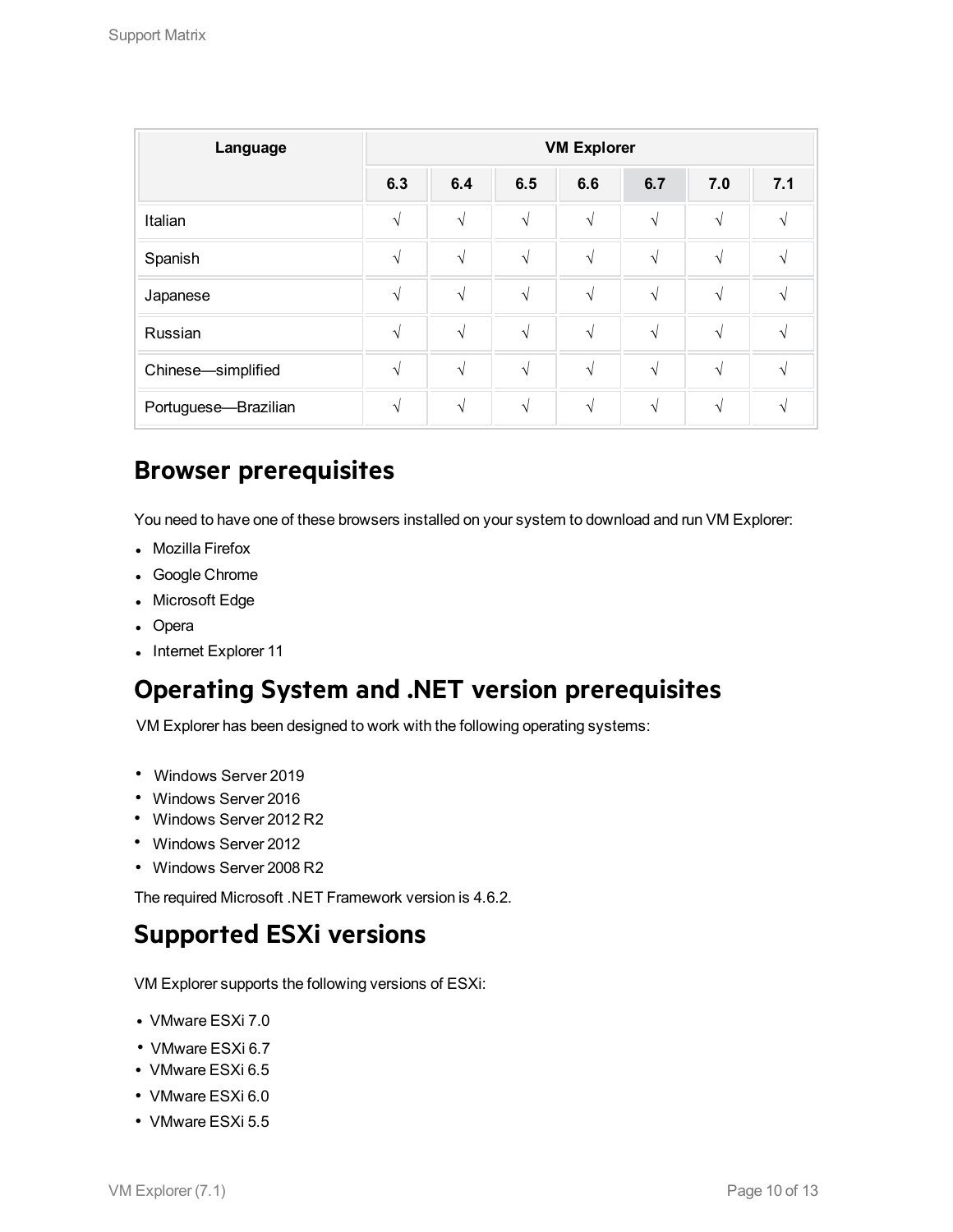**NOTE:** The free edition of ESXi 5.5 is not supported.

## **Supported Microsoft Hyper-V versions**

VM Explorer supports the following Microsoft Hyper-V versions:

- Hyper-V Server 2019
- Hyper-V Server 2016
- Hyper-V Server 2012 R2
- Hyper-V Server 2012
- Hyper-V Server 2008 R2 (SP1)

**NOTE:** .NET Framework 4.6.2 must also be installed on your Hyper-V host.

## **Supported tape libraries/autoloaders**

VM Explorer supports the following tape libraries/autoloaders:

- HPE StoreEver 1/8 G2 Tape Autoloader
- HPE StoreEver MSL2024
- **HPE StoreEver MSL4048**
- HPE StoreEver MSL6480
- HPE StoreEver MSL8096
- HPE StoreOnce VTL
- Dell PowerVault 124T

**NOTE:** VM Explorer requires barcodes on every tape (which means, no support for standalone tape drives, or libraries without labeled media). VM Explorer does not currently work with mixed media partitions. VM Explorer does not support WORM media. VM Explorer does not currently support Cleaning tapes.

## **Supported storage systems**

VM Explorer supports the following virtual storage systems:

- HPE 3PAR StoreServ, OS Version 3.1.3
- HPE 3PAR StoreServ, OS Version 3.3.1
- $\blacksquare$  EMC ScaleIO 1.32
- HPE StoreVirtual VSA 12.6
- HPE StoreOnce Catalyst 3.16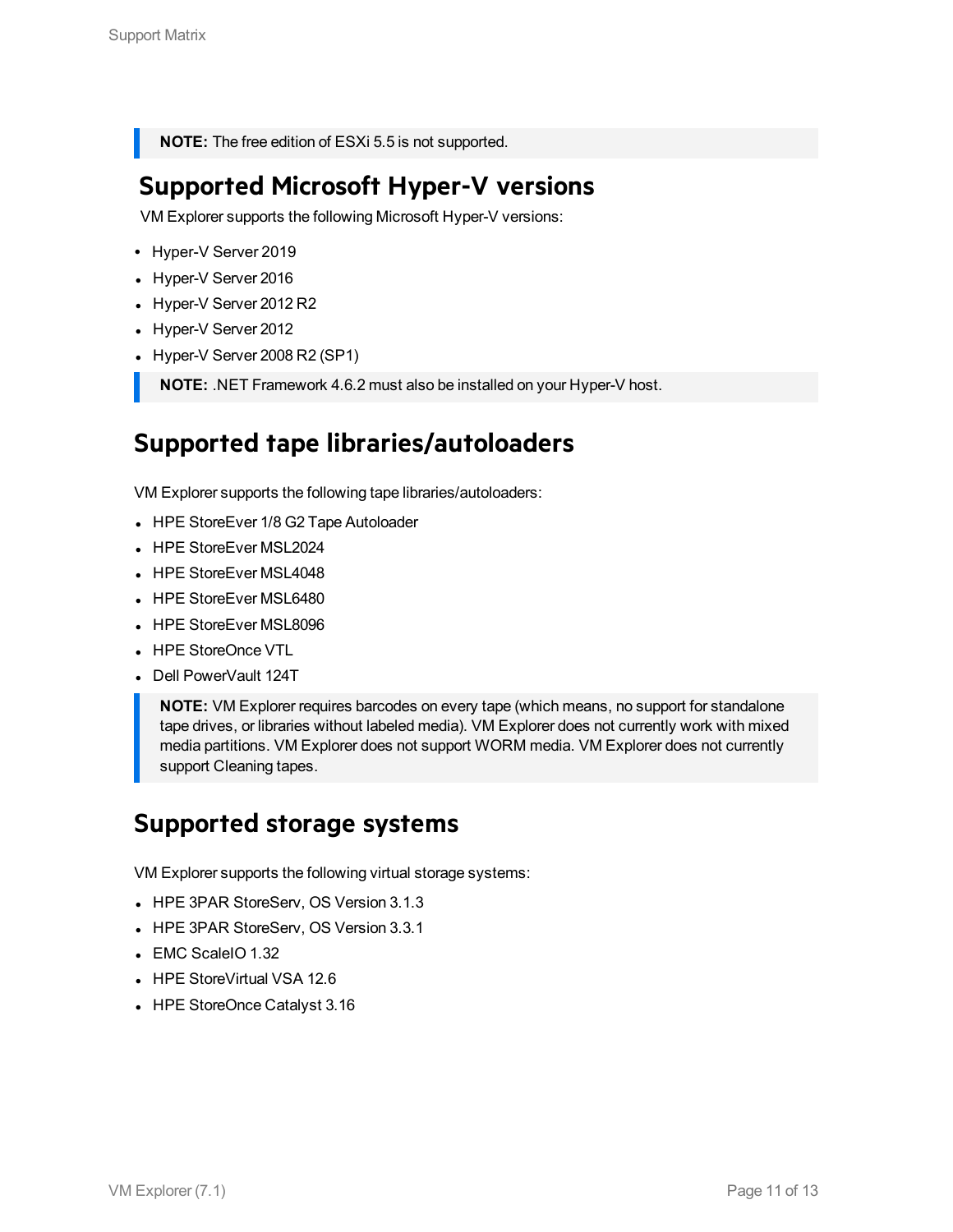# **Supported Microsoft Exchange Server releases**

VM Explorer supports Microsoft Exchange Server versions 2013 and 2016 for the granular Exchange email item recovery feature.